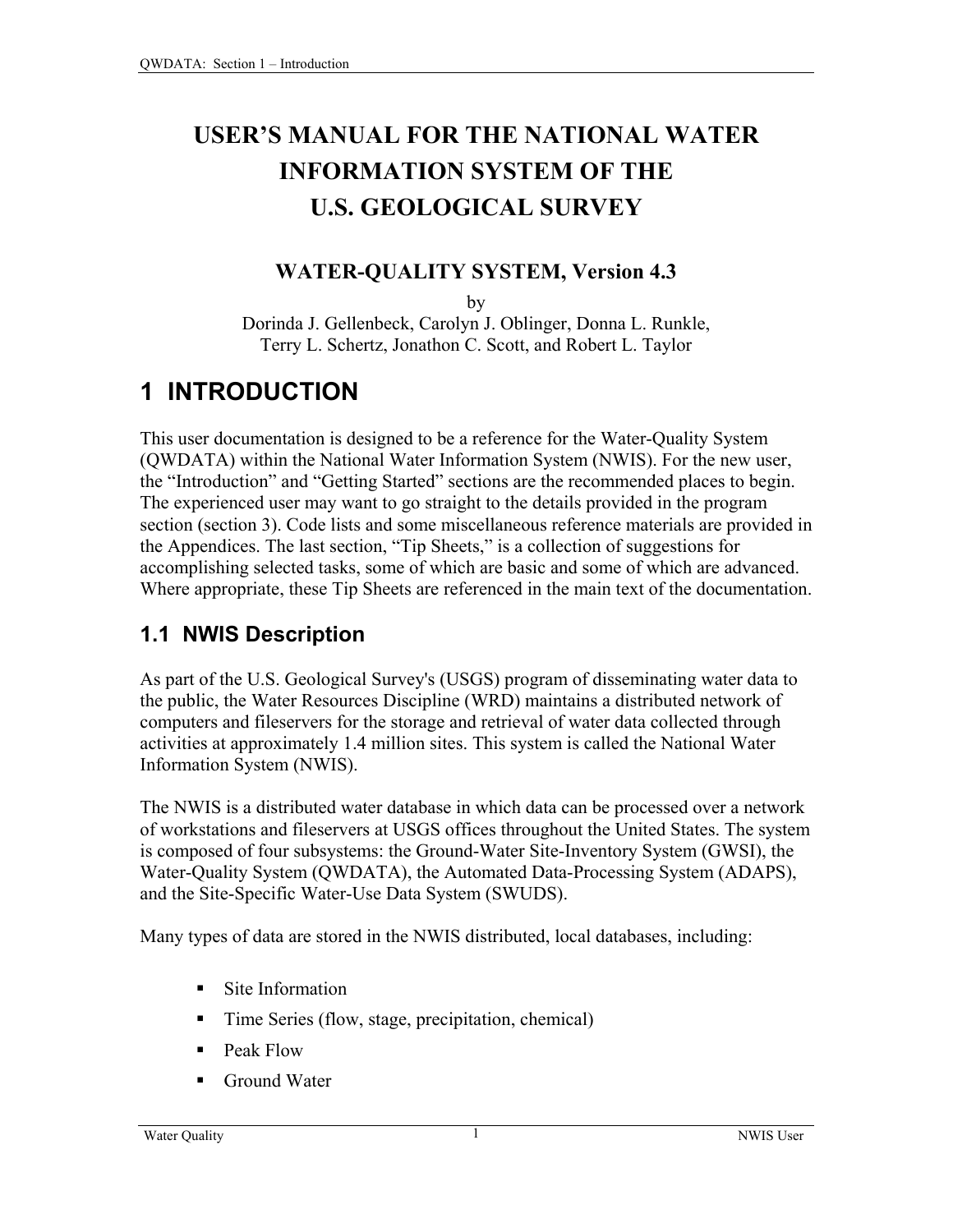- Water Quality
- Water Use

The NWIS structure and the types of data available in the four subsystems are shown below in figure 1.



**Figure 1. NWIS structure and types of stored hydrologic data.**